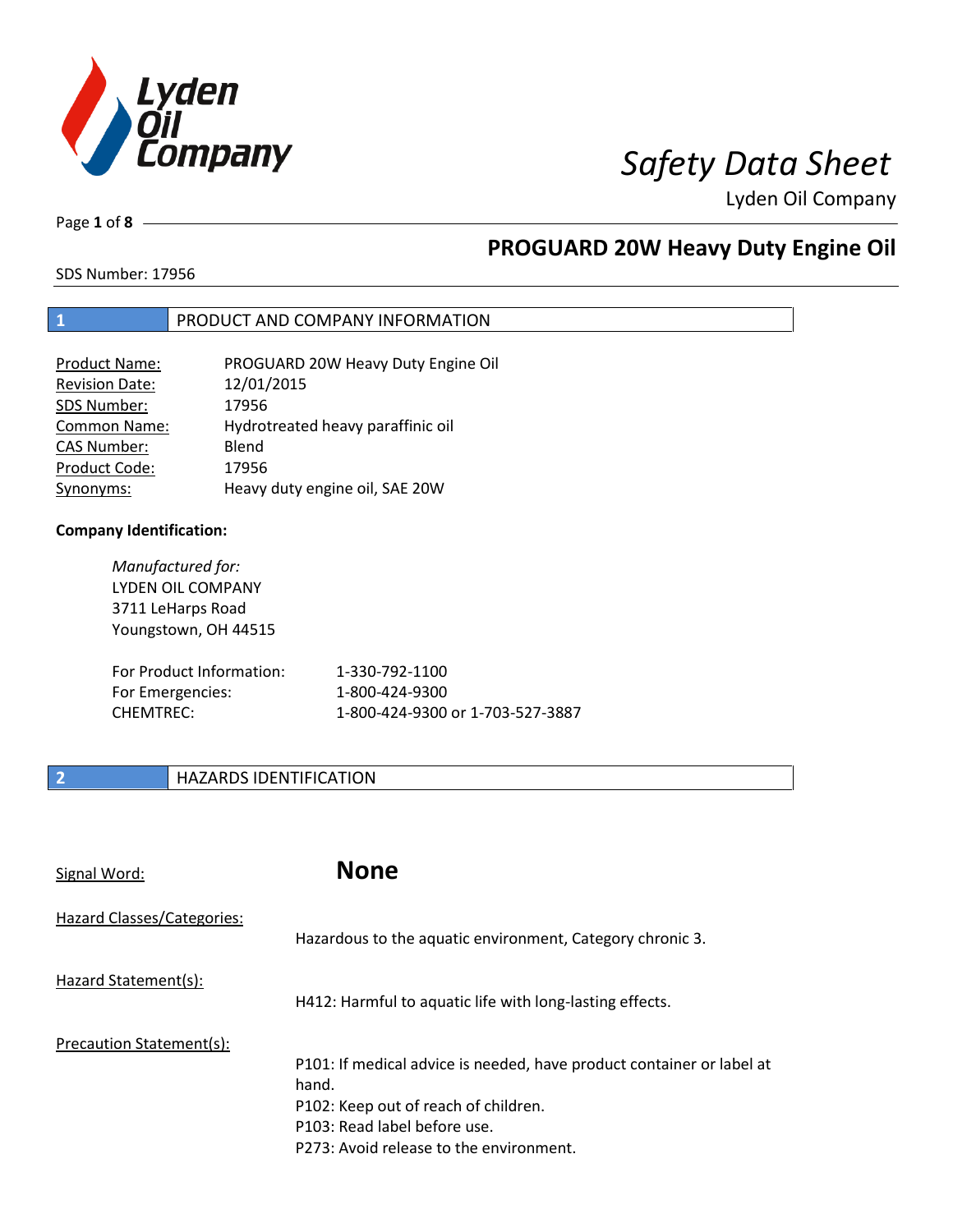

Page **2** of **8**

# **PROGUARD 20W Heavy Duty Engine Oil**

SDS Number: 17956

Other Hazard Statement(s):

Repeated skin contact may cause dermatitis or an oil acne.

|  | COMPOSITION / INFORMATION ON INGREDIENTS |
|--|------------------------------------------|
|--|------------------------------------------|

Ingredients:

*Mixture of the substances listed below with nonhazardous additions.*

| <b>Chemical Name</b>                                      | <b>CAS Number</b> | Percentage |
|-----------------------------------------------------------|-------------------|------------|
| Distillates (petroleum), solvent-dewaxed heavy paraffinic | 64742-65-0        | 50-60      |
| Residual oils, petroleum, solvent dewaxed                 | 64742-62-7        | $30 - 40$  |
| Zinc Alkyldithiophosphate                                 | 68649-42-3        | $<$ 5      |
| Additives                                                 | N/A               | $10 - 20$  |

*\*Any concentration shown as a range is to protect confidentiality or is due to batch variation.*

**4** FIRST AID MEASURES

### Description of First Aid Measures:

| Inhalation:   |                                                                                                                   |
|---------------|-------------------------------------------------------------------------------------------------------------------|
|               | If symptoms develop, move victim to fresh air. If symptoms persist,<br>obtain medical attention.                  |
| Skin Contact: |                                                                                                                   |
|               | Wash with soap and water. Remove contaminated clothing and wash<br>before reuse. Get medical attention if needed. |
| Eye Contact:  |                                                                                                                   |
|               | Rinse opened eye for several minutes under running water. If<br>symptoms persist, consult medical attention.      |
| Ingestion:    |                                                                                                                   |
|               | Rinse mouth with water. If symptoms develop, obtain medical<br>attention.                                         |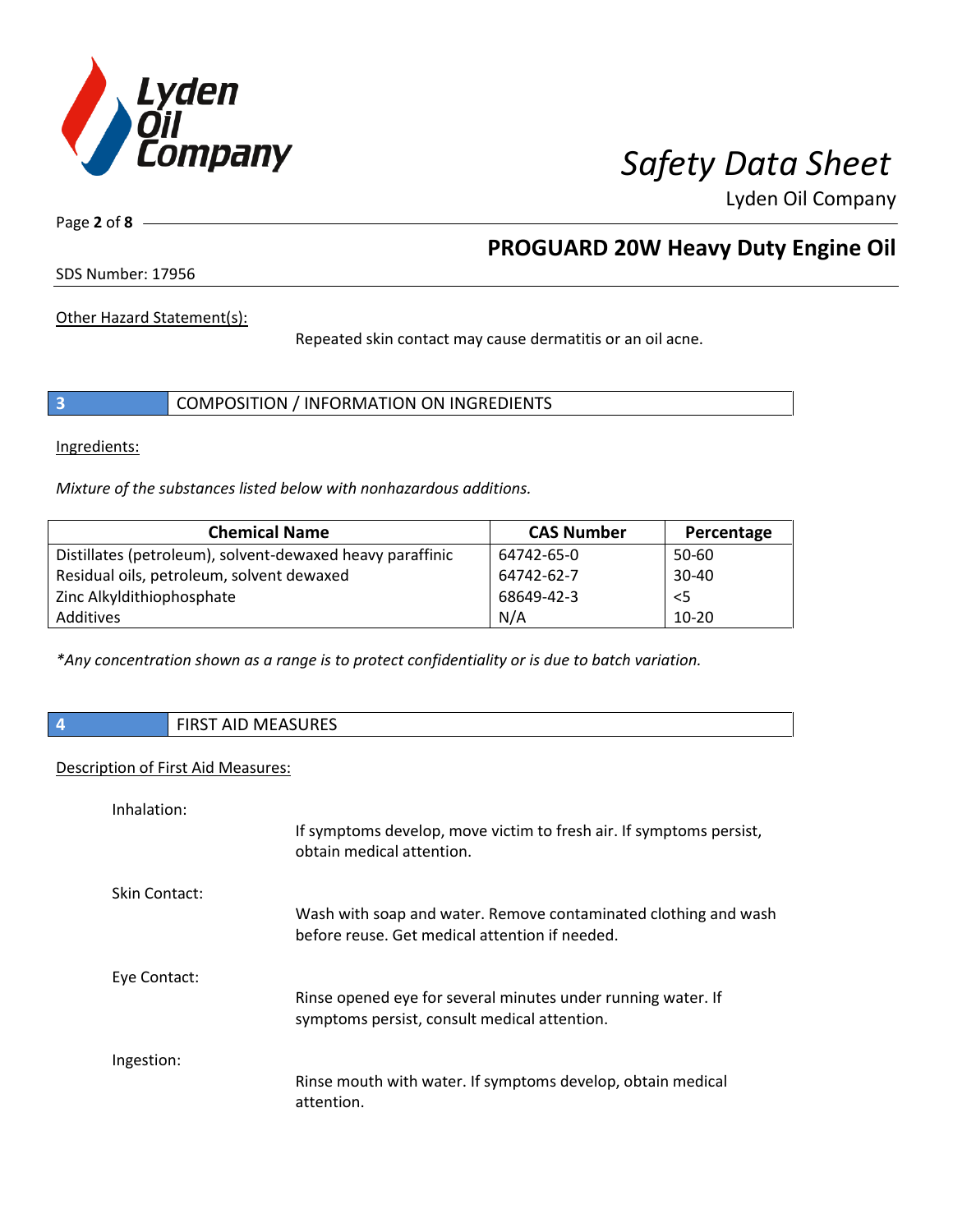

SDS Number: 17956

Page **3** of **8**

# **PROGUARD 20W Heavy Duty Engine Oil**

| Symptoms and Effects, both acute and delayed: | No further relevent data available.                                                                                                                                                               |
|-----------------------------------------------|---------------------------------------------------------------------------------------------------------------------------------------------------------------------------------------------------|
| <b>Recommended Actions:</b>                   | Treat symptomatically. Call a doctor or poison<br>control center for guidance.                                                                                                                    |
| FIRE FIGHTING MEASURES<br>5                   |                                                                                                                                                                                                   |
| Recommended Fire-Extinguishing Equipment:     | Use dry powder, foam, or carbon dioxide fire<br>extinguishers. Water may be ineffective in fighting<br>an oil fire unless used by experienced fire fighters.                                      |
| Possible Hazards During a Fire:               | Hazardous combustion products may include: A<br>complex mixture of airborne solid and liquid<br>particulates and gases (smoke). Carbon monoxide.<br>Unidentified organic and inorganic compounds. |
| <b>Recommendations to Firefighters:</b>       | No special measures required.                                                                                                                                                                     |
| <b>ACCIDENTAL RELEASE MEASURES</b><br>6       |                                                                                                                                                                                                   |
| <b>Personal Precautions:</b>                  | Avoid contact with skin, eyes, and clothing.<br>Keep away from sources of ignition.                                                                                                               |
| <b>Emergency Procedures:</b>                  | Contain spilled material, collect in suitable and<br>properly labeled containers.                                                                                                                 |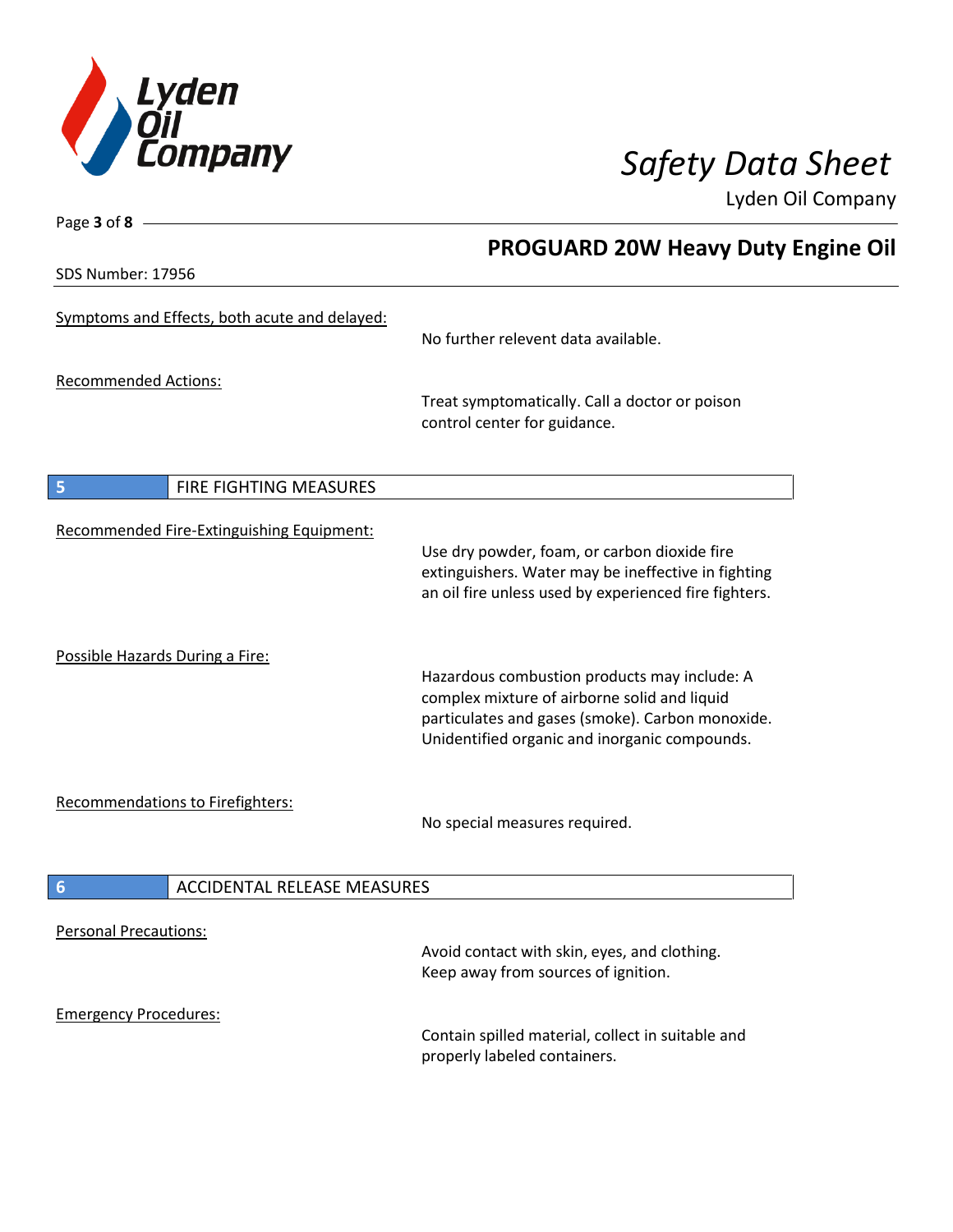

| Page 4 of 8 -                     |                                                                                                   |
|-----------------------------------|---------------------------------------------------------------------------------------------------|
|                                   | <b>PROGUARD 20W Heavy Duty Engine Oil</b>                                                         |
| <b>SDS Number: 17956</b>          |                                                                                                   |
| <b>Environmental Precautions:</b> |                                                                                                   |
|                                   | Do not allow to reach sewage system or any water                                                  |
|                                   | course.                                                                                           |
|                                   | Do not allow to enter ground waters.                                                              |
| Cleanup Procedures:               |                                                                                                   |
|                                   | Pick up excess with inert absorbant material.                                                     |
| <b>HANDLING AND STORAGE</b><br>7  |                                                                                                   |
|                                   |                                                                                                   |
| <b>Handling Precautions:</b>      | Handle with care and avoid spillage on the floor.                                                 |
|                                   | Do not cut, weld, drill, grind, braze, or solder<br>container.                                    |
| <b>Storage Requirements:</b>      | Keep container tightly sealed.                                                                    |
|                                   | Keep away from sources of ignition.                                                               |
| 8                                 | EXPOSURE CONTROLS / PERSONAL PROTECTION                                                           |
|                                   |                                                                                                   |
| <b>Exposure Limits:</b>           | -64742-65-0 Distillates (petroleum), solvent-dewaxed heavy paraffinic (50-60%):                   |
|                                   | ACGIH TLV - Long-term value: 5mg/m <sup>3</sup><br>OSHA PEL - Long-term value: 5mg/m <sup>3</sup> |
| <b>Engineering Controls:</b>      |                                                                                                   |
|                                   | All ventilation should be designed in accordance<br>with OSHA standard (29 CFR 1910.94).          |
| Personal Protective Equipment:    |                                                                                                   |
|                                   | Wash hands before breaks and at the end of work.<br>Use safety glasses and gloves.                |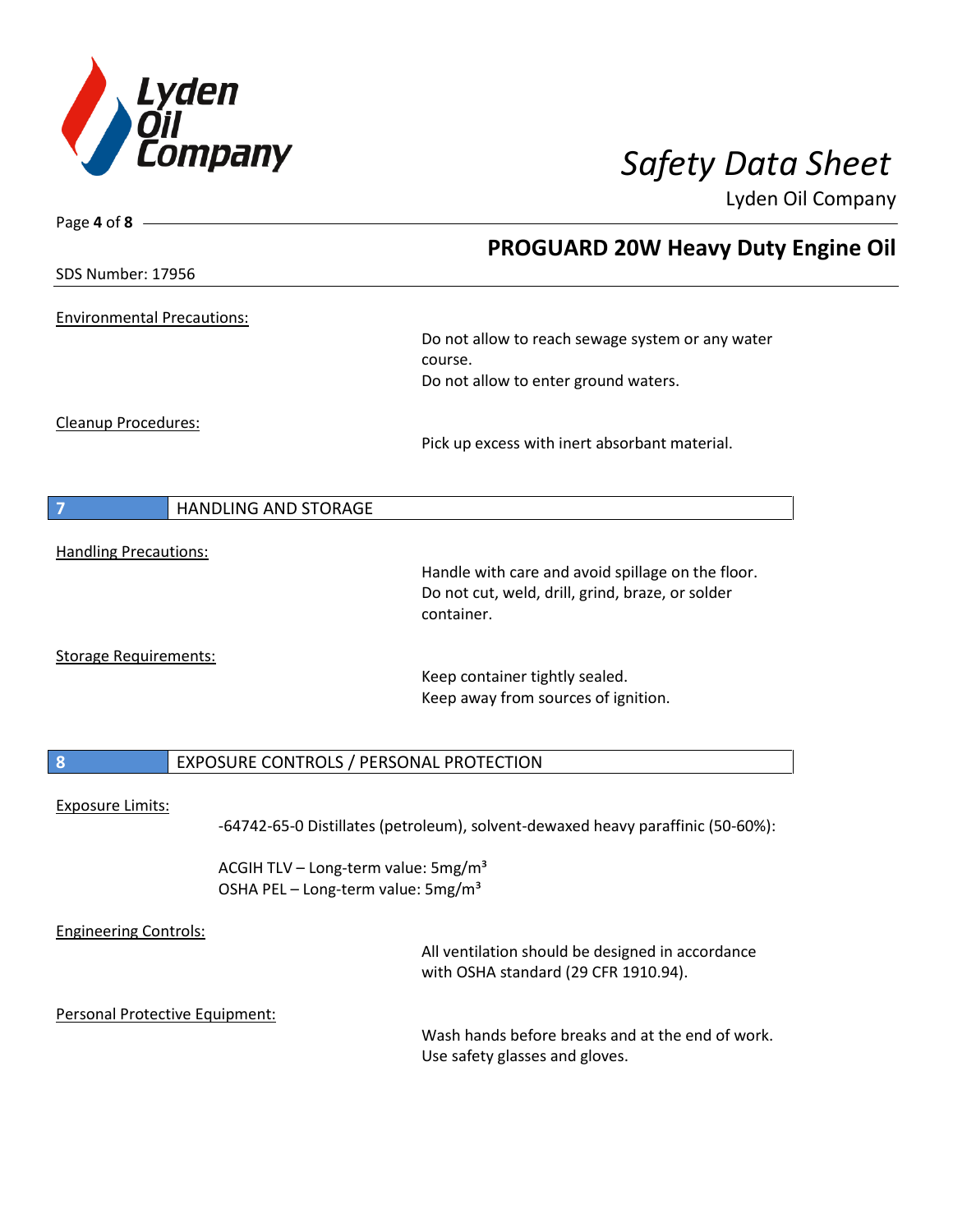

Page **5** of **8**

# **PROGUARD 20W Heavy Duty Engine Oil**

### SDS Number: 17956

## **9** PHYSICAL AND CHEMICAL PROPERTIES

| Color:                        | Amber                                       |
|-------------------------------|---------------------------------------------|
| <b>Physical State:</b>        | Liquid                                      |
| Odor:                         | Data not available                          |
| Odor Threshold:               | Data not available                          |
| pH:                           | Data not available                          |
| <b>Melting Point:</b>         | Data not available                          |
| <b>Boiling Point:</b>         | Data not available                          |
| <b>Boiling Range:</b>         | Data not available                          |
| Flash Point:                  | 176.7° C / 350.1° F (COC method)            |
| <b>Evaporation Rate:</b>      | Data not available                          |
| Flammability:                 | Data not available                          |
| Flammability Limits:          | Data not available                          |
| Vapor Pressure:               | Data not available                          |
| Vapor Density:                | Data not available                          |
| <b>Relative Density:</b>      | Data not available                          |
| Solubilities:                 | Insoluble in water                          |
| <b>Partition Coefficient:</b> | Data not available                          |
| Auto-Ignition Temperature:    | Data not available                          |
| Decomposition Temperature:    | Data not available                          |
| Viscosity:                    | 7 mm <sup>2</sup> /sec (kinematic at 100°C) |

| <b>10</b>                   | STABILITY AND REACTIVITY |                                                                  |
|-----------------------------|--------------------------|------------------------------------------------------------------|
| Stability:                  |                          |                                                                  |
|                             |                          | Stable under normal conditions.                                  |
| Reactivity:                 |                          | Not reactive under normal conditions.                            |
|                             |                          |                                                                  |
| <b>Conditions to Avoid:</b> |                          | Extreme temperature, sparks, open flame, and<br>direct sunlight. |
| <b>Hazardous Reactions:</b> |                          |                                                                  |

No known hazardous reactions.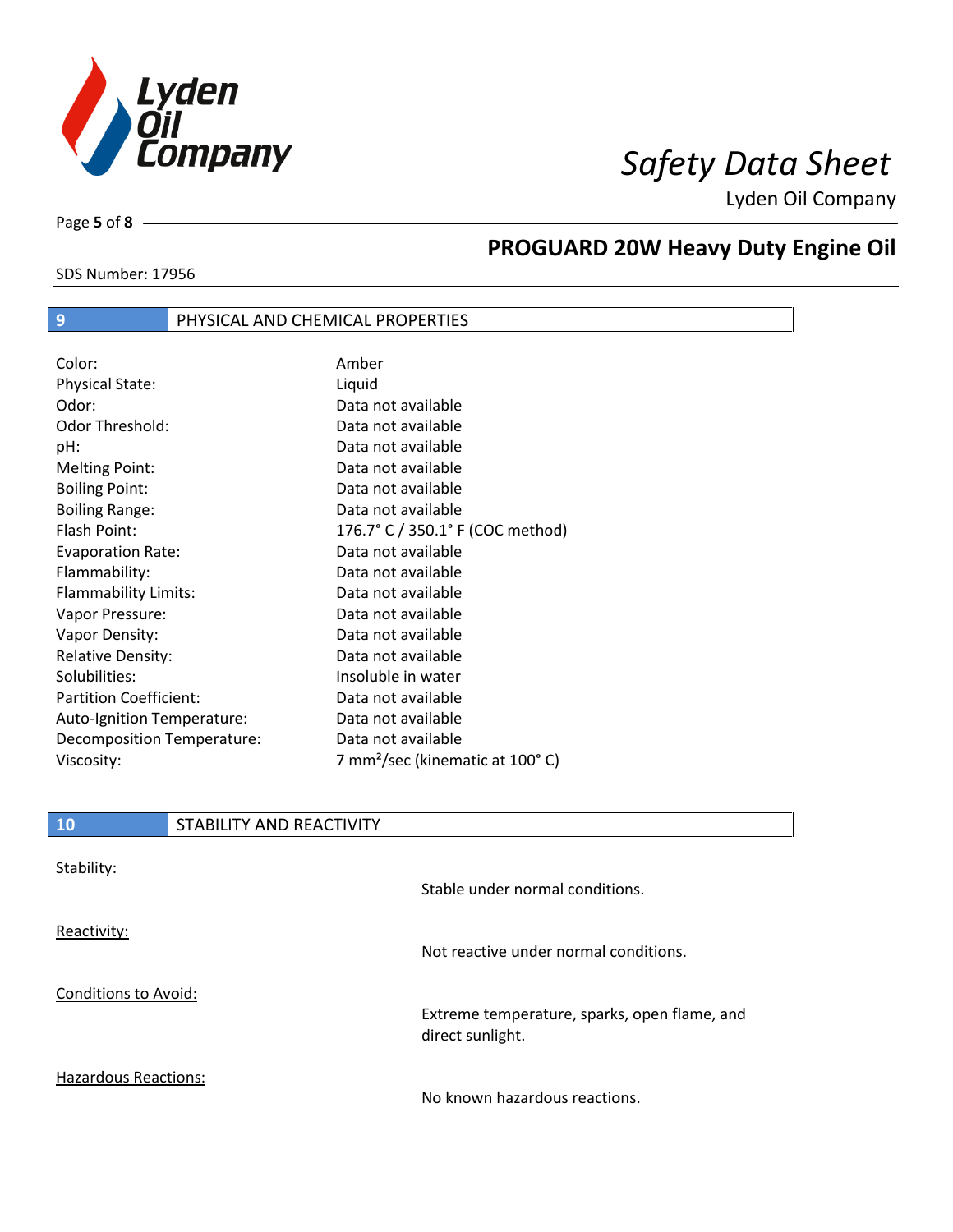

Page **6** of **8**

Lyden Oil Company

|                                        | <b>PROGUARD 20W Heavy Duty Engine Oil</b>                                                                                 |
|----------------------------------------|---------------------------------------------------------------------------------------------------------------------------|
| SDS Number: 17956                      |                                                                                                                           |
| Incompatible Materials:                | No further relevant information available.                                                                                |
| <b>Decomposition Products:</b>         | Hazardous decomposition products are not<br>expected to form.                                                             |
| 11<br><b>TOXICOLOGICAL INFORMATION</b> |                                                                                                                           |
| Routes of Exposure:                    | Skin and eye contact are the primary routes of<br>exposure although exposure may occur following<br>accidental ingestion. |
| <b>Exposure Effects:</b>               | Repeated skin contact may cause dermatitis or an<br>oil acne.                                                             |
| <b>Measures of Toxicity:</b>           | <b>Component Acute Toxicity Estimates:</b>                                                                                |
|                                        | Residual oils, petroleum, solvent dewaxed:                                                                                |
|                                        | Oral LD50: >5000 mg/kg (rat)<br>Dermal LD50: >2000 mg/kg (rabbit)<br>Inhalative LC50: 2.18 mg/l (4 hours) (rat)           |
| Carcinogenic/Mutagenic Precautions:    | Non-carcinogenic and not expected to be<br>mutagentic.                                                                    |

### **12** ECOLOGICAL INFORMATION

Ecological Precautions:

Avoid exposing to the environment.

Ecological Effects:

No specific environmental or aquatic data available.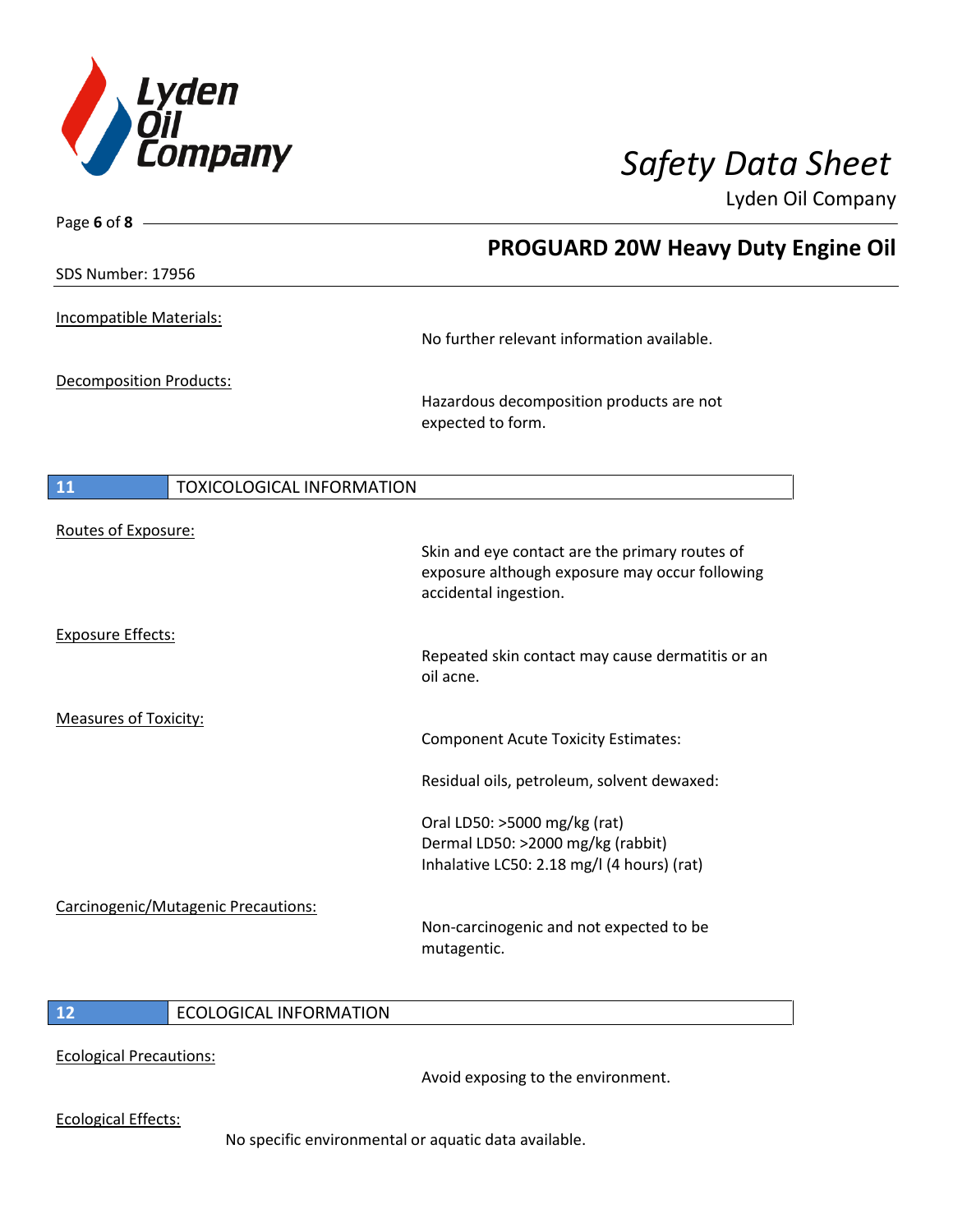

**PROGUARD 20W Heavy Duty Engine Oil**

Lyden Oil Company

SDS Number: 17956

Page **7** of **8**

| 13                                  |  | DISPOSAL CONSIDERATIONS |                                                                                             |
|-------------------------------------|--|-------------------------|---------------------------------------------------------------------------------------------|
| Disposal Methods:                   |  |                         |                                                                                             |
|                                     |  |                         | Dispose of waste material in accordance with all<br>local, state, and federal requirements. |
| Disposal Containers:                |  |                         | Use properly approved container for disposal.                                               |
| <b>Special Precautions:</b>         |  |                         | Do not flush to surface waters or drains.                                                   |
| 14                                  |  | TRANSPORT INFORMATION   |                                                                                             |
| <b>UN Number:</b>                   |  | Data not available      |                                                                                             |
| <b>UN Shipping Name:</b>            |  | Data not available      |                                                                                             |
| <b>Transport Hazard Class:</b>      |  | Data not available      |                                                                                             |
| Packing Group:                      |  | Data not available      |                                                                                             |
| <b>Environmental Hazards:</b>       |  |                         |                                                                                             |
|                                     |  |                         | Data not available                                                                          |
| <b>Bulk Transport Guidance:</b>     |  |                         |                                                                                             |
|                                     |  |                         | Data not available                                                                          |
| <b>Special Precautions:</b>         |  |                         |                                                                                             |
|                                     |  |                         | Not regulated by DOT.                                                                       |
|                                     |  |                         |                                                                                             |
| <b>REGULATORY INFORMATION</b><br>15 |  |                         |                                                                                             |

This material and all of its components are listed on the Inventory of Existing Chemical Substances under the Toxic Substances Control Act.